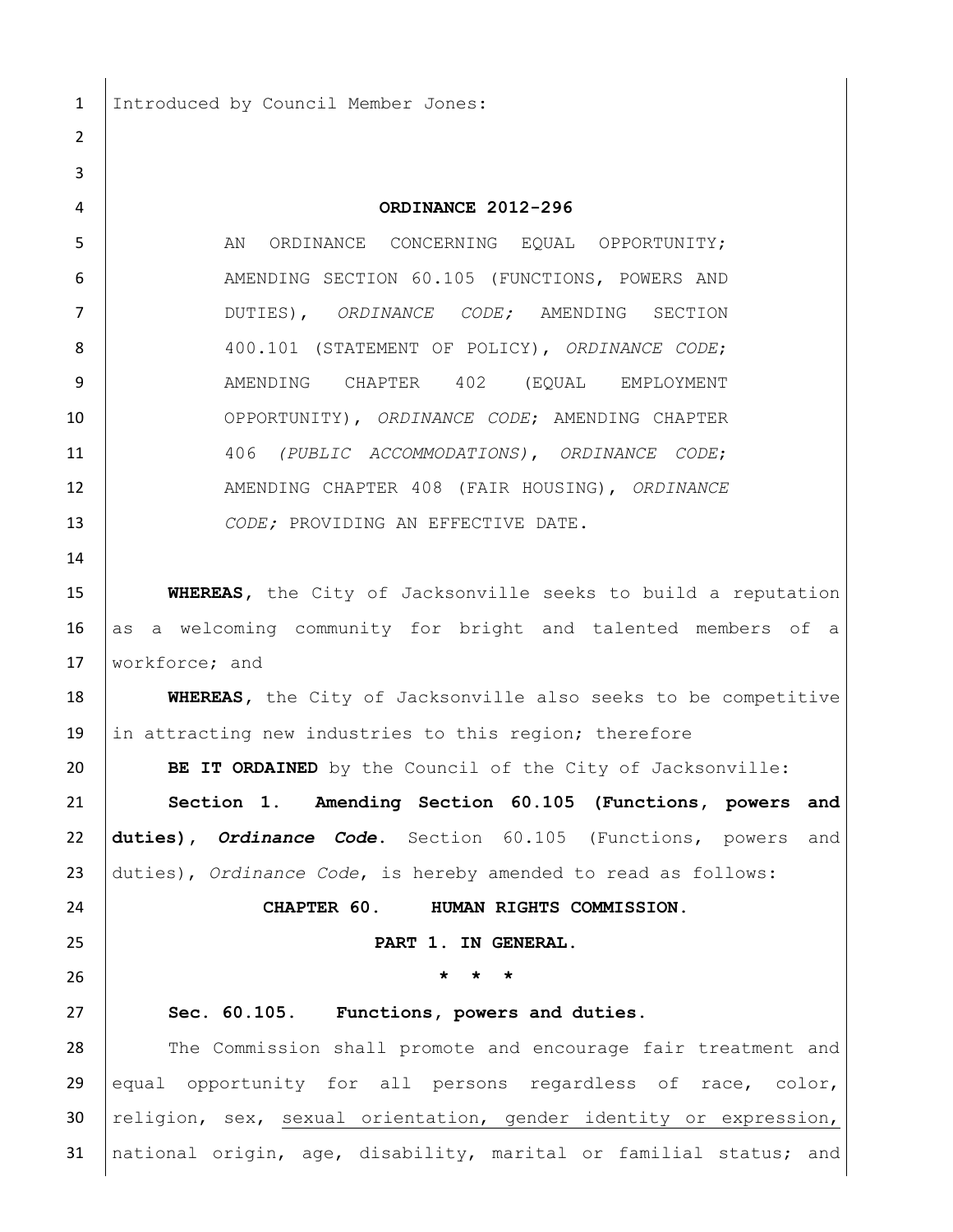1 shall promote mutual understanding and respect among all economic, 2 social, racial, religious and ethnic groups and shall endeavor to 3 eliminate discrimination against, and antagonism between religious, 4 racial, and ethnic and other groups listed within this ordinance 5 and their members. In performing its functions, the Commission 6 shall have the following powers and duties:

7 **\* \* \***

8 **Section 2**. **Amending Section 400.101 (Statement of policy),**  9 *Ordinance Code***.** Section 400.101 (Statement of policy), *Ordinance*  10 *Code*, is hereby amended to read as follows:

11 **CHAPTER 400. EQUAL OPPORTUNITY/EQUAL ACCESS.**

12 **PART 1. STATEMENT OF POLICY AND GENERAL PROVISIONS.**

13 [Sec. 400.101. Statement of policy.](javascript:void(0))

14 (a) *Employment.* The Council hereby declares it to be the 15 policy of the City that personnel shall be employed, compensated, 16 promoted, transferred, or disciplined without regard to race, 17 color, religion, political affiliation, gender, sexual orientation, 18 gender identity or expression, national origin, disability, age, 19 marital status, or any circumstances other than merit and 20 qualification.

21 **\* \* \***

22 **Section 3**. **Amending Chapter 402 (Equal Employment**  23 **Opportunity),** *Ordinance Code***.** Chapter 402 (Equal Employment 24 Opportunity), *Ordinance Code*, is hereby amended to read as follows:

25 **CHAPTER 402. EQUAL EMPLOYMENT OPPORTUNITY.**

26 **PART 1. GENERAL PROVISIONS.**

27 **[Sec. 402.102. Legislative findings.](javascript:void(0))**

28 The City finds and declares that:

29 (a) The right of equal opportunity of access to employment 30 and the right of fair treatment by employers are basic rights that 31 should be extended to all citizens without discrimination on the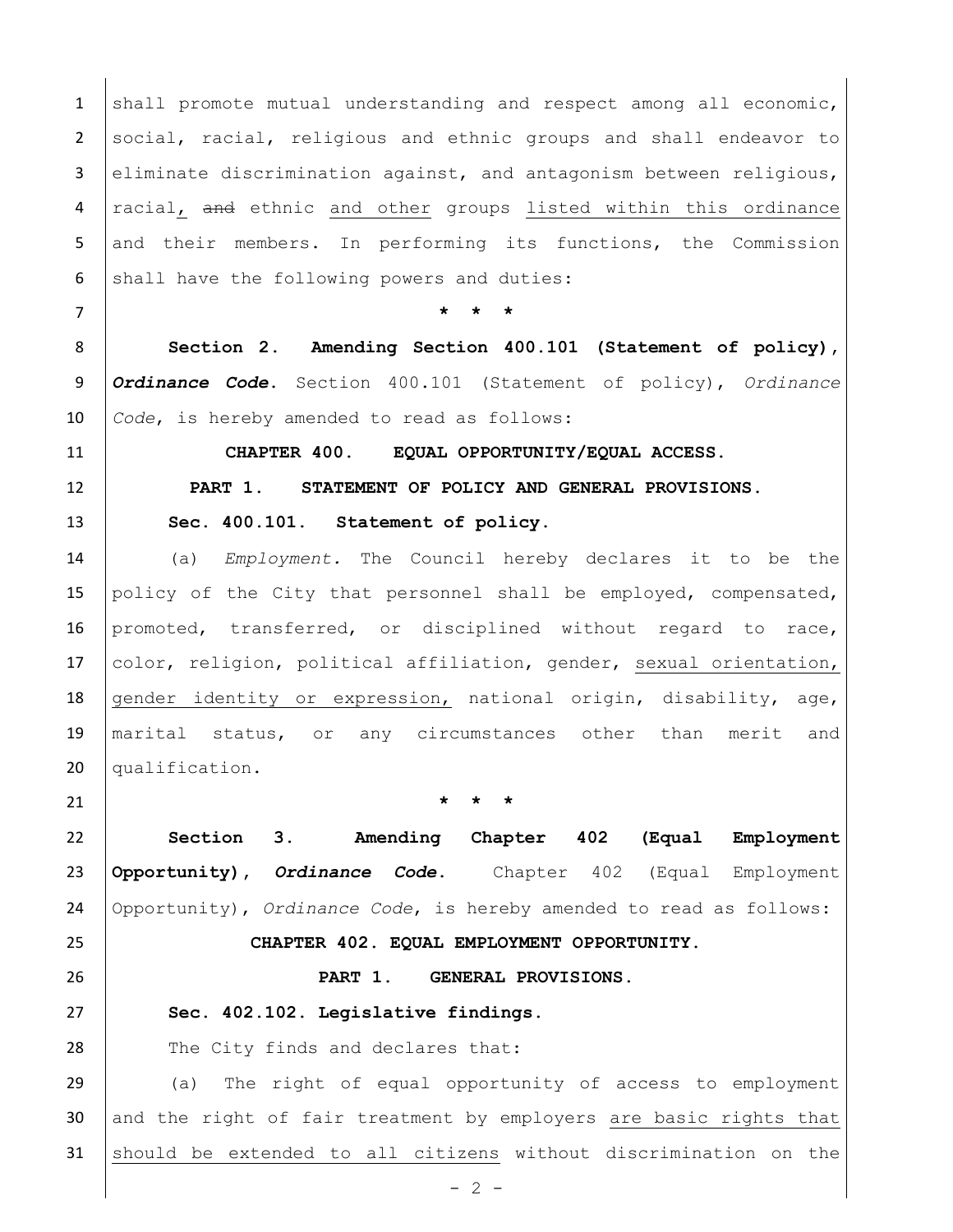| $\mathbf{1}$   | basis of race, color, religion, national origin, sex, sexual         |
|----------------|----------------------------------------------------------------------|
| $\overline{2}$ | orientation, gender identity or expression, marital status, age and  |
| 3              | disability are civil rights quaranteed by the United States          |
| 4              | Constitution and implemented and enforced by federal law and by the  |
| 5              | laws of the state.                                                   |
| 6              | $\star$                                                              |
| 7              | Sec. 402.107. Definitions.                                           |
| 8              | In this Chapter, unless the context otherwise requires:              |
| 9              | Discriminate, discrimination and discriminatory include:<br>(q)      |
| 10             | A difference in treatment because of race, religion,<br>(1)          |
| 11             | national origin, sex, sexual orientation, gender identity or         |
| 12             | expression, or marital status where the difference is not            |
| 13             | justified by business necessity or<br>is not a bona fide             |
| 14             | occupational qualification.                                          |
| 15             | (2) Any of the unlawful employment practices hereinafter             |
| 16             | enumerated.                                                          |
| 17             | An unlawful separation, segregation or distinction<br>(3)            |
| 18             | directly or indirectly against a person because of race,             |
| 19             | color, religion, national origin, sex, sexual orientation,           |
| 20             | gender identity or expression, or disability.                        |
| 21             |                                                                      |
| 22             | Gender identity or expression means a gender-related<br>(n)          |
| 23             | identity, appearance, expression or behavior of<br>individual,<br>an |
| 24             | regardless of the individual's assigned sex at birth.                |
| 25             | Labor organization includes:<br>$(o)$ $(n)$                          |
| 26             | $\star$<br>$\star$                                                   |
| 27             | Reasonable accommodation may include:<br>$(p) < \leftrightarrow$     |
| 28             | $\star$<br>$\star$<br>$^\star$                                       |
| 29             | Qualified individual with a disability:<br>$(q)$ $\overline{p}$      |
| 30             |                                                                      |
|                |                                                                      |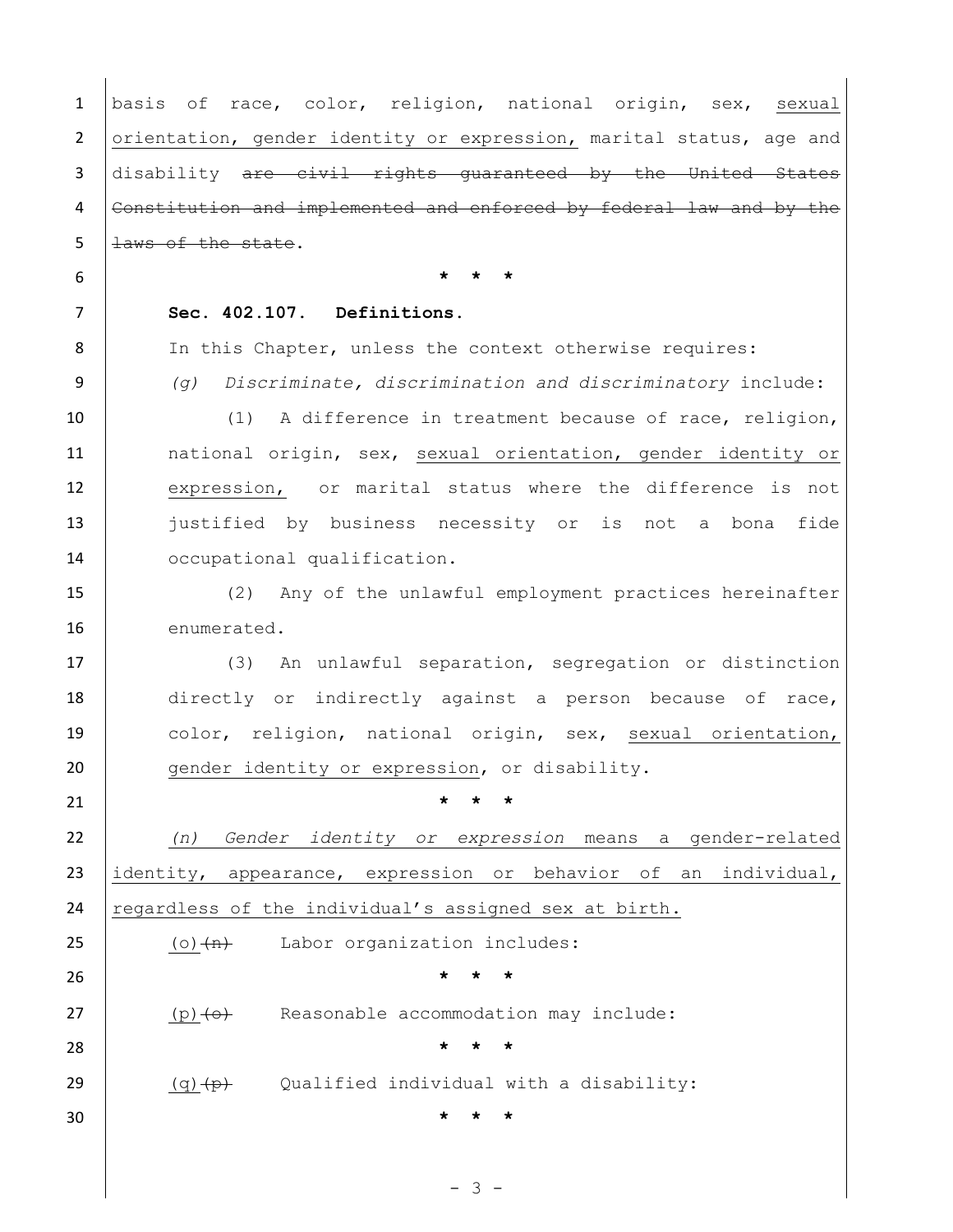| $\mathbf{1}$   | Sexual orientation means a person's actual or perceived<br>(r)             |
|----------------|----------------------------------------------------------------------------|
| $\overline{2}$ | heterosexuality, homosexuality, or bisexuality                             |
| 3              | $(s)$ $\overline{(*)}$ Substantially limits: The term substantially limits |
| 4              | means:                                                                     |
| 5              |                                                                            |
| 6              | $(t)$ $(R)$ Training program means any plan containing terms and           |
| $\overline{7}$ | conditions for qualification, recruitment, selection, employment,          |
| 8              | training of employees to:                                                  |
| 9              |                                                                            |
| 10             | $(u)$ $\leftrightarrow$ Undue hardship:                                    |
| 11             | $^\star$                                                                   |
| 12             | PART 2. DISCRIMINATION IN EMPLOYMENT.                                      |
| 13             | Sec. 402.201. Employment.                                                  |
| 14             | Except as provided in Section 402.208, it is an unlawful                   |
| 15             | employment practice for an employer:                                       |
| 16             | To fail or refuse to hire, to discharge or otherwise to<br>(a)             |
| 17             | discriminate against an individual with respect to compensation or         |
| 18             | the terms, conditions or privileges of employment because of race,         |
| 19             | color, religion, sex, sexual orientation, gender identity or               |
| 20             | expression, marital status, national origin, age or disability.            |
| 21             | To limit, segregate or classify employees or applicants<br>(b)             |
| 22             | in a way which would deprive or tend to deprive an individual of           |
| 23             | employment opportunities or otherwise adversely affect the status          |
| 24             | of an employee or applicant because of race, color, religion, sex,         |
| 25             | sexual orientation, gender identity or expression, marital status,         |
| 26             | national origin, age or disability.                                        |
| 27             | Sec. 402.202. Employment agencies.                                         |
| 28             | Except as provided in Section 402.208, it is an unlawful                   |
| 29             | employment practice for an employment agency:                              |
|                |                                                                            |

31 discriminate against an individual because of race, color,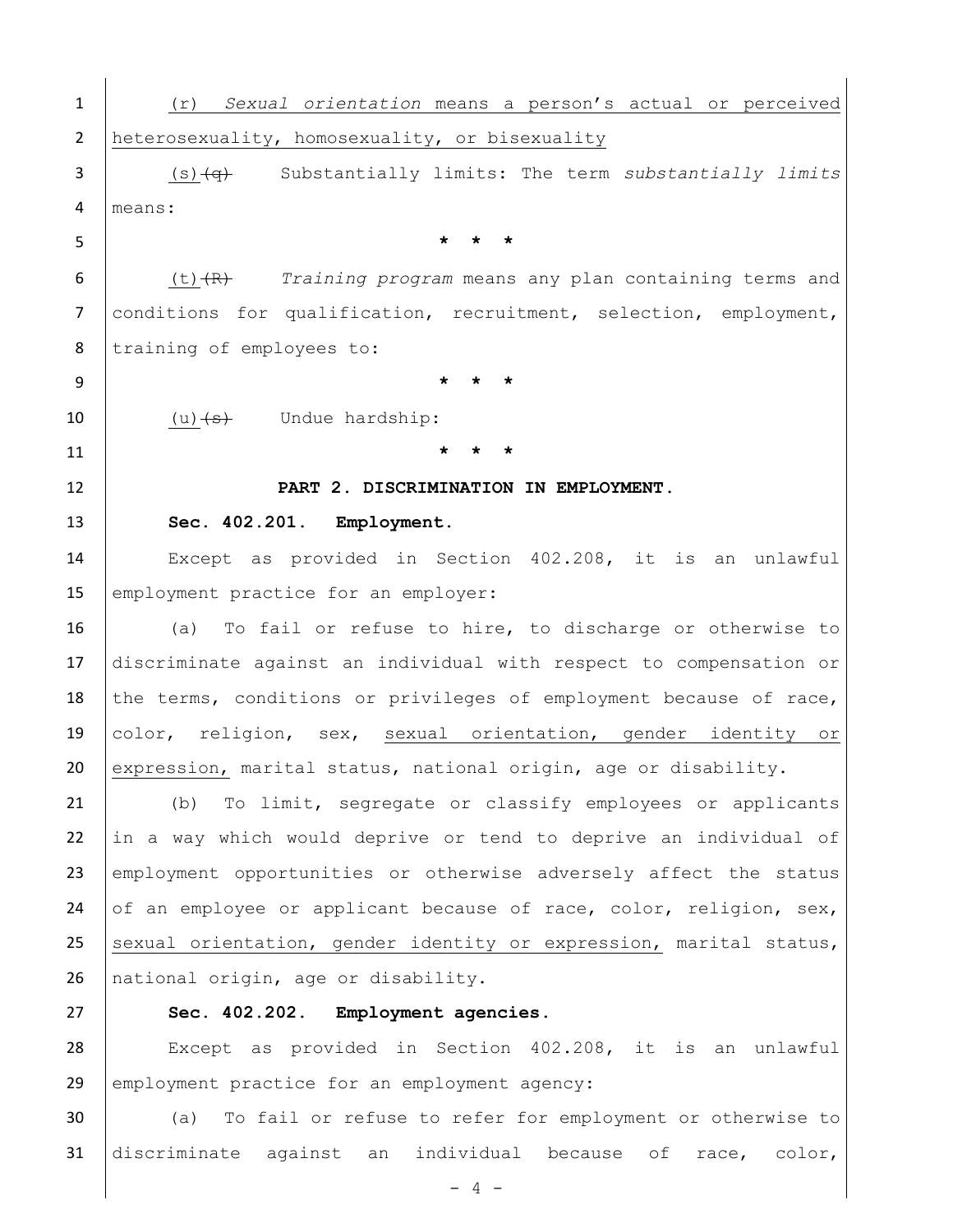1 religion, sex, sexual orientation, gender identity or expression, 2 | marital status, national origin, age or disability. (b) To classify or refer for employment an individual on the basis of race, color, religion, sex, sexual orientation, gender 5 identity or expression, marital status, national origin, age or disability **[Sec. 402.203. Labor organizations.](javascript:void(0))** Except as provided in Section 402.208, it is an unlawful 9 employment practice for a labor organization: **\* \* \*** (b) To limit, segregate or classify its membership or 12 applicants for membership or to classify or fail or refuse to refer for employment an individual otherwise qualified for membership in 14  $\vert$  a way which would: (1) Deprive an individual of employment opportunities; or (2) Limit the employment opportunities or otherwise 18 adversely affect the status of an employee or of an applicant 19 for employment; Because of race, color, religion, national origin, sex, sexual 21 | orientation, gender identity or expression, marital status, age or disability. **[Sec. 402.204. Training programs.](javascript:void(0))** Except as provided in [Section 402.208,](file://///Oak/n00007920$/level3/TITXIEQOP_CH402EQEMOP_PT2DIEM.html) it is an unlawful 25 employment practice for an employer, labor organization or joint labor-management committee controlling apprenticeship or other 27 training or retraining, including on-the-job training, programs to discriminate against an individual because of race, color, religion, sex, sexual orientation, gender identity or expression, marital status, national origin, age or disability in admission to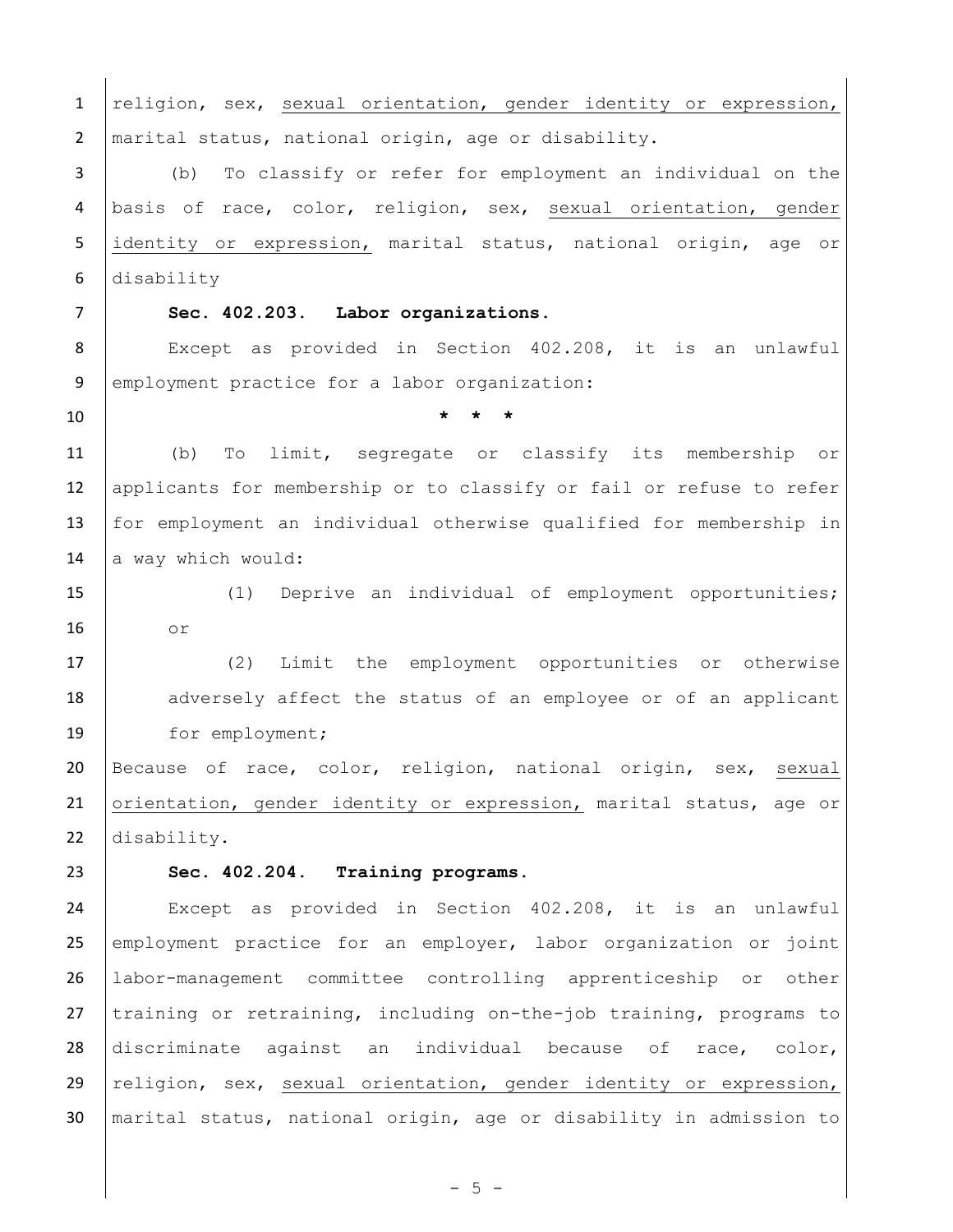1 or employment in a program established to provide apprenticeship or 2 other training.

3 **\* \* \***

# 4 **[Sec. 402.206. Other discriminatory practices.](javascript:void(0))**

5 | It is an unlawful employment practice for an employer, labor 6 | organization, employment agency or joint labor-management committee 7 controlling apprenticeship or other training or retraining, 8 including on-the-job training, programs to print or publish or 9 cause to be printed or published a notice or advertisement:

10 **\* \* \***

11 (c) Relating to admission to or employment in a program 12 established to provide apprenticeship or other training by the 13 joint labor-management committee; Indicating in any of these areas 14 a preference, limitation, specification or discrimination based on 15 | race, color, religion, sex, sexual orientation, gender identity or 16 | expression, national origin, age, or disability; provided, that a 17 notice or advertisement may indicate a preference, limitation, 18 specification or discrimination based on religion, sex, marital 19 status or national origin when the factor or qualification is a 20 *bona fide* occupational qualification for employment

21 **\* \* \***

## 22 **[Sec. 402.209](javascript:void(0)) Exemptions.**

23 | This Part 2 does not apply to: A religious corporation, 24 association or society with respect to the employment of 25 individuals of a particular religion, sexual orientation, or gender 26 identity or expression to perform work connected with the carrying  $27$  on by the corporation, association or society of its religious 28 activities.

29 **[Sec. 402.210. Exceptions.](javascript:void(0))**

30 | It is not an unlawful employment practice:

- 6 -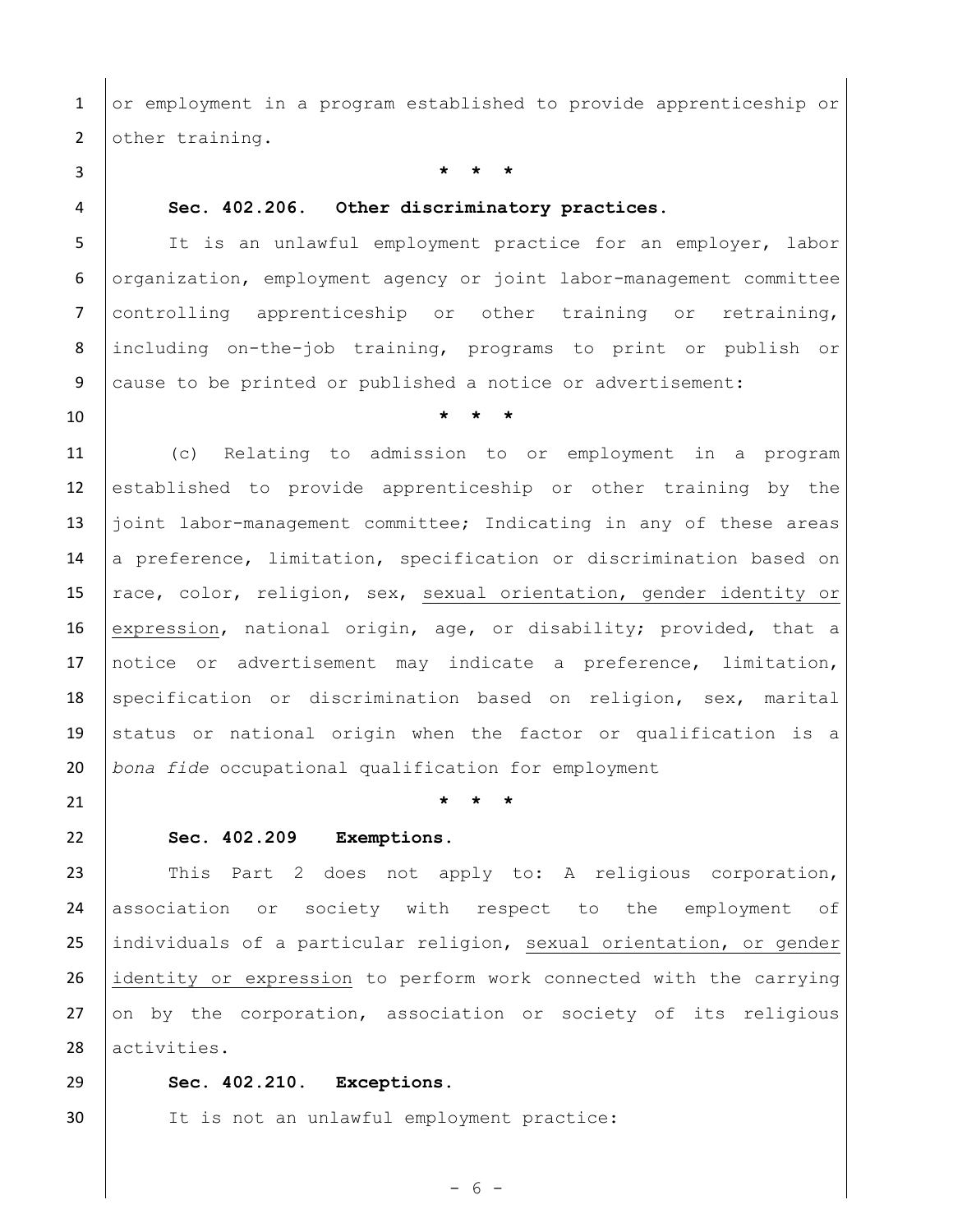1 (a) For an employer to hire and employ an employee, for an 2 employment agency to classify or refer for employment an 3 individual, for a labor organization to classify its membership or 4 to classify or to refer for employment an individual or for an 5 employer, labor organization or joint labor-management committee 6 controlling apprenticeship or other training or retraining programs 7 to admit or employ an individual in the program on the basis of 8  $religion, sex, marital status, national origin, age or disability$ 9 where religion, sex, sexual orientation, gender identity or 10 expression, marital status, national origin, age or disability is 11 a *bona fide* occupational qualification reasonably necessary to the 12 | normal operation of that particular business enterprise.

## 13 **\* \* \***

## 14 **[Sec. 402.211. Seniority or merit systems.](javascript:void(0))**

15 | Notwithstanding any other provisions of this Part, it is not 16 an unlawful employment practice for an employer:

 (a) To apply different standards of compensation or different terms, conditions or privileges of employment pursuant to a *bona fide* seniority or merit system or a system which measures earning by quantity or quality or production or to employees who work in different locations, if the differences are not the result of an 22 intention to discriminate because of race, color, religion, sex, 23 sexual orientation, gender identity or expression, marital status, 24 national origin, age or disability.

 (b) To give and act upon the results of a professionally developed ability test if the test, its administration or action upon the results is not designed, intended or used to discriminate because of race, color, religion, sex, sexual orientation, gender identity or expression, marital status, national origin, age or disability.

31 **\* \* \***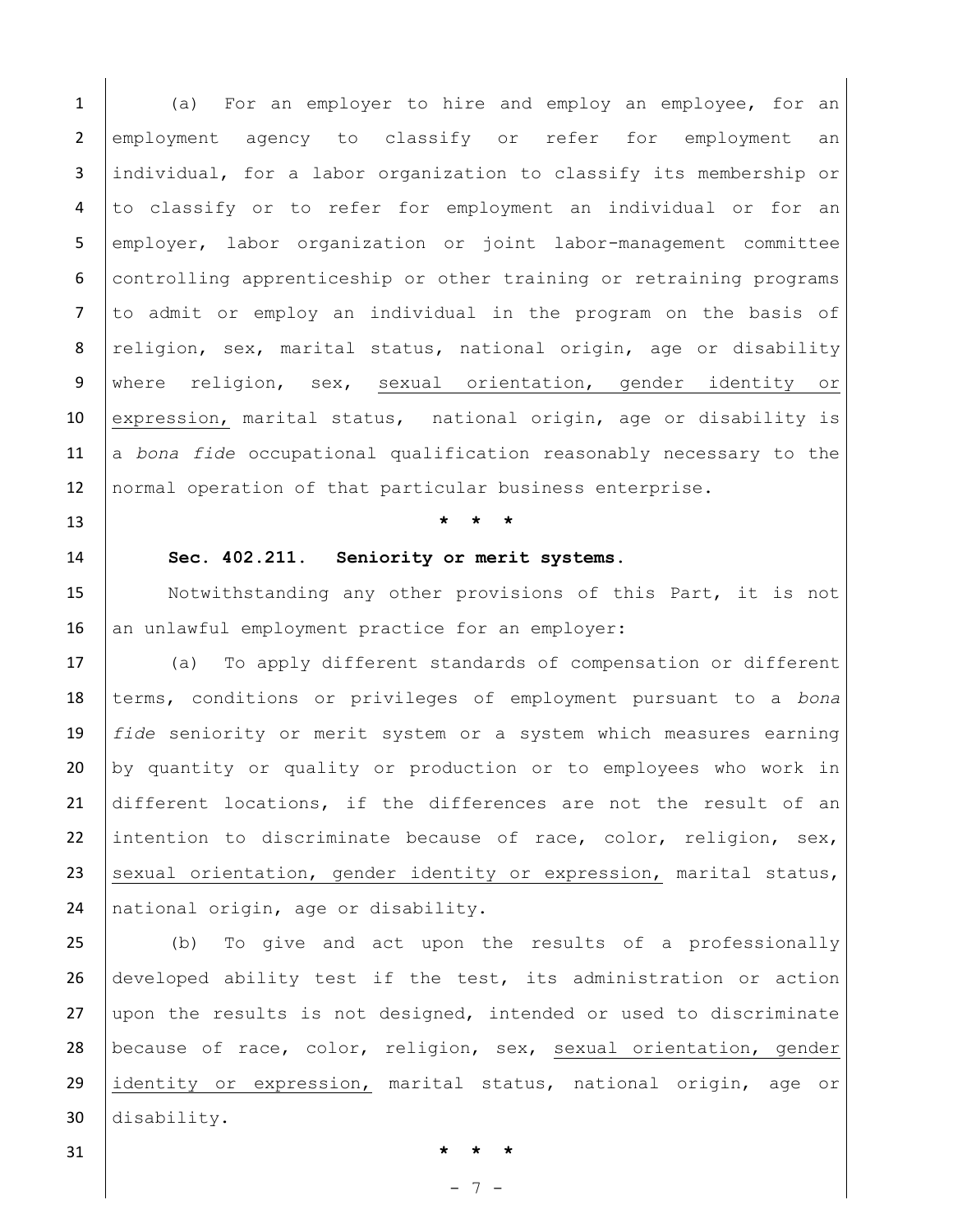**Section 4**. **Amending Chapter 406** *(Public Accommodations)***,**  *Ordinance Code***.** Chapter 406 *(Public Accommodations)*, *Ordinance Code*, is hereby amended to read as follows: **CHAPTER 406. PUBLIC ACCOMMODATIONS. PART 1. GENERAL PROVISIONS. [Sec. 406.102. Declaration of policy.](javascript:void(0))** 7 The City declares it to be the policy of the City to provide $_{\mathcal{T}}$ 8 Within the limits of the Constitution of the United States, access to public accommodations for all people within the City. The 10 availability of access to public accommodations without 11 discrimination on the basis of race, color, religion, ancestry, to national origin, age, sex, sexual orientation, gender identity or expression, pregnancy, disability, marital status, or familial 14 status is a matter of concern to the people of Jacksonville and more particularly of concern to the City in providing for the health, welfare, safety and morals of the people of Jacksonville. **\* \* \* [Sec. 406.104. Definitions.](javascript:void(0))** In this Chapter, unless the context otherwise requires: **\* \* \*** (g) *Discriminate, discrimination,* and *discriminatory* include: 22 (1) A difference in treatment because of race, color, 23 religion, ancestry, national origin, age, sex, sexual 24 orientation, gender identity or expression, pregnancy, disability, marital status, or familial status, where the difference is not justified by business necessity or is not a 27 bona fide qualification. 28 (2) Any of the discriminatory practices hereinafter 29 enumerated.

 (3) An unlawful separation, segregation or distinction directly or indirectly against a person because of race,

 $- 8 -$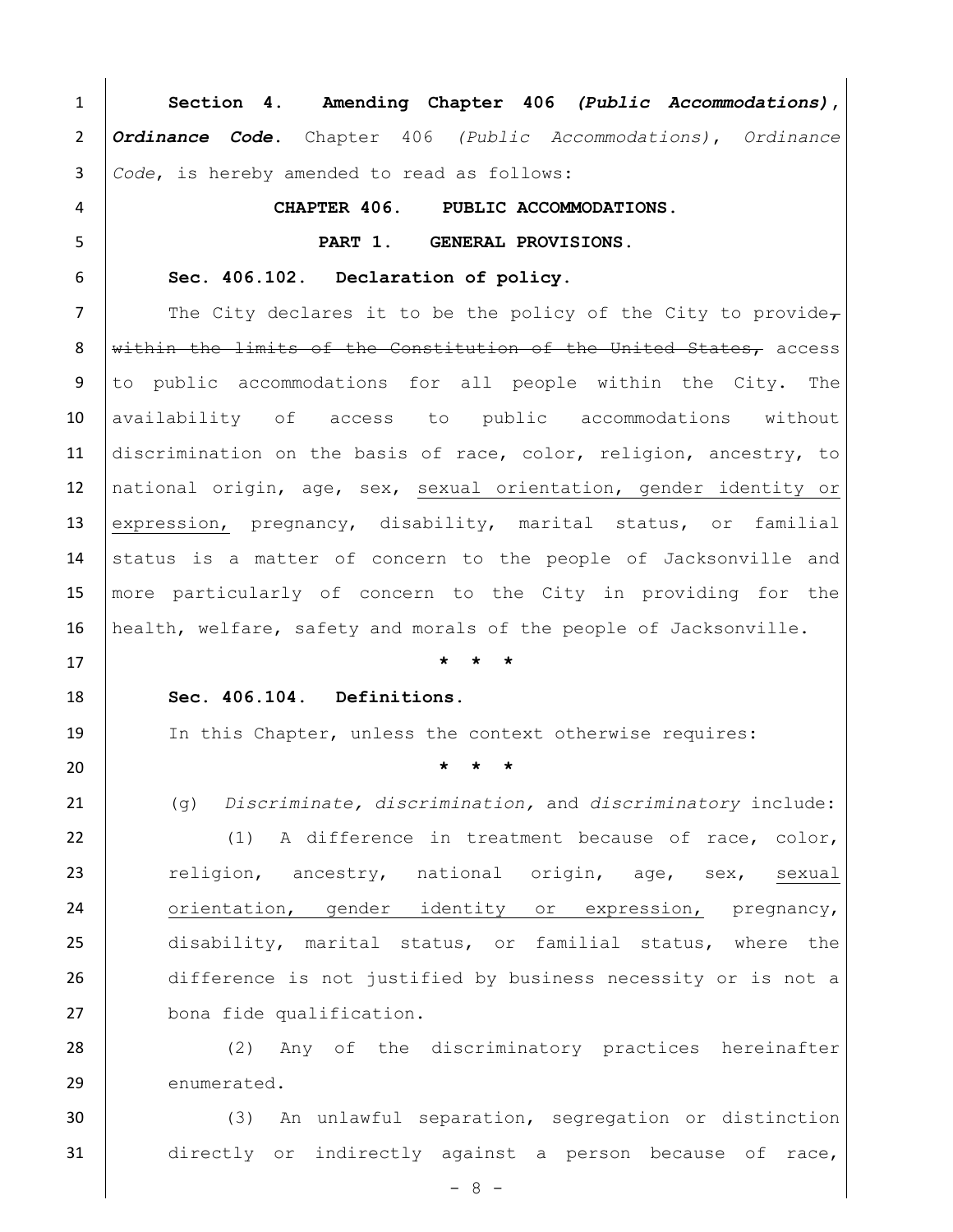1 color, religion, ancestry, national origin, age, sex, sexual 2 orientation, gender identity or expression, pregnancy, 3 disability, marital status, or familial status.

4 (h) *Gender identity or expression* means a gender-related 5 identity, appearance, expression or behavior of an individual, 6  $regardless of the individual's assigned sex at birth.$ 

7 (i)(h) *Mediation* means the attempted resolution of issues 8 raised by a complaint or by the investigation of the complaint 9 through informal negotiations involving the complainant, 10 respondent, and the Commission.

 (j)(i) *Probable Cause Panel* is defined as a three- to five-12 person panel composed of the members from the Public Accommodations Subcommittee of the Commission appointed to make findings related to probable cause upon the completion of the investigation of a duly filed complaint.

16 (k)  $\leftarrow$  *(k) Respondent* means any entity whom ha*s* been charged with  $17$  a violation of this chapter and who meets the requirements under 18 this chapter as one who provides public accommodation.

19 (l)(k) *Settlement agreement* means a written agreement setting 20 forth the resolution of the issues in mediation.

21 (m) *Sexual orientation* means a person's actual or perceived 22 heterosexuality, homosexuality, or bisexuality.

23 **\* \* \***

## 24 **PART 2. UNLAWFUL PUBLIC ACCOMMODATIONS PRACTICES.**

# 25 **[Sec. 406.201. Unlawful practice.](javascript:void(0))**

26 | It shall be unlawful to engage in any of the following acts 27 because of an individual's race, color, religion, ancestry, 28 national origin, age, sex, sexual orientation, gender identity or 29 expression, pregnancy, disability, marital status, or familial  $30$  status.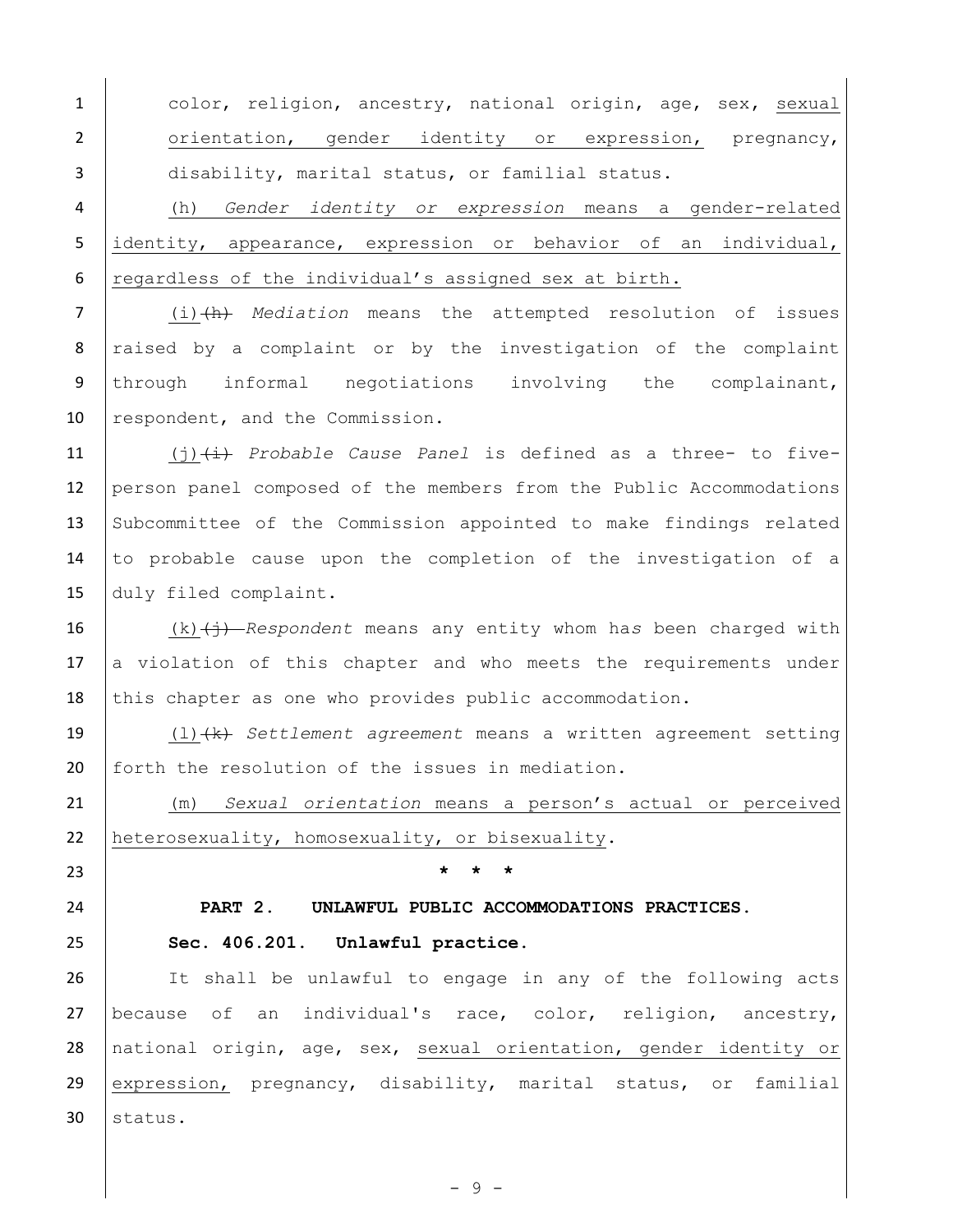1 **Section 5**. **Amending Chapter 408 (Fair Housing),** *Ordinance*  2 *Code.* Chapter 408 (Fair Housing), *Ordinance Code,* is hereby amended 3 to read as follows: 4 **CHAPTER 408. FAIR HOUSING.** 5 **PART 1. GENERAL PROVISIONS.** 6 **\* \* \***  7 **[Sec. 408.102. Declaration of policy.](javascript:void(0))** 8 The City declares it to be the policy of the City to provide $_{\mathcal{T}}$ 9 within the limits of the Constitution of the United States, fair 10 housing for all people within the City. The availability of 11 adequate housing without discrimination on the basis of race, 12 color, religion, national origin, sex, sexual orientation, gender 13 identity or expression, handicap, familial status or marital status 14 is a matter of concern to the people of Jacksonville and more 15 particularly of concern to the City in providing for the health, 16 | welfare, safety and morals of the people of Jacksonville 17 **\* \* \***  18 **[Sec. 408.105. Definitions.](javascript:void(0))** 19 In this Chapter, unless the context otherwise requires: 20 **\* \* \*** 21 (l) *Gender identity or expression* means a gender-related 22 identity, appearance, expression or behavior of an individual, 23  $r$  regardless of the individual's assigned sex at birth. 24 (m)<del>(1)</del> *General counsel* means the General Counsel of the City 25 of Jacksonville. 26 (n)  $\left( m \right)$  *Handicap* means a mental or physical impairment that 27 | substantially limits at least one major life activity, a record of 28 such impairment, or being regarded as having such an impairment. 29 The term does not include current, illegal use of or addiction to a 30 controlled substance (as defined in Section 102 of the Controlled 31 Substances Act (21 U.S.C. [802\)](file://///Oak/n00007920$/level2/TITXXIIITRPA_CH802PUPA.html)). In this Part, a reference to "an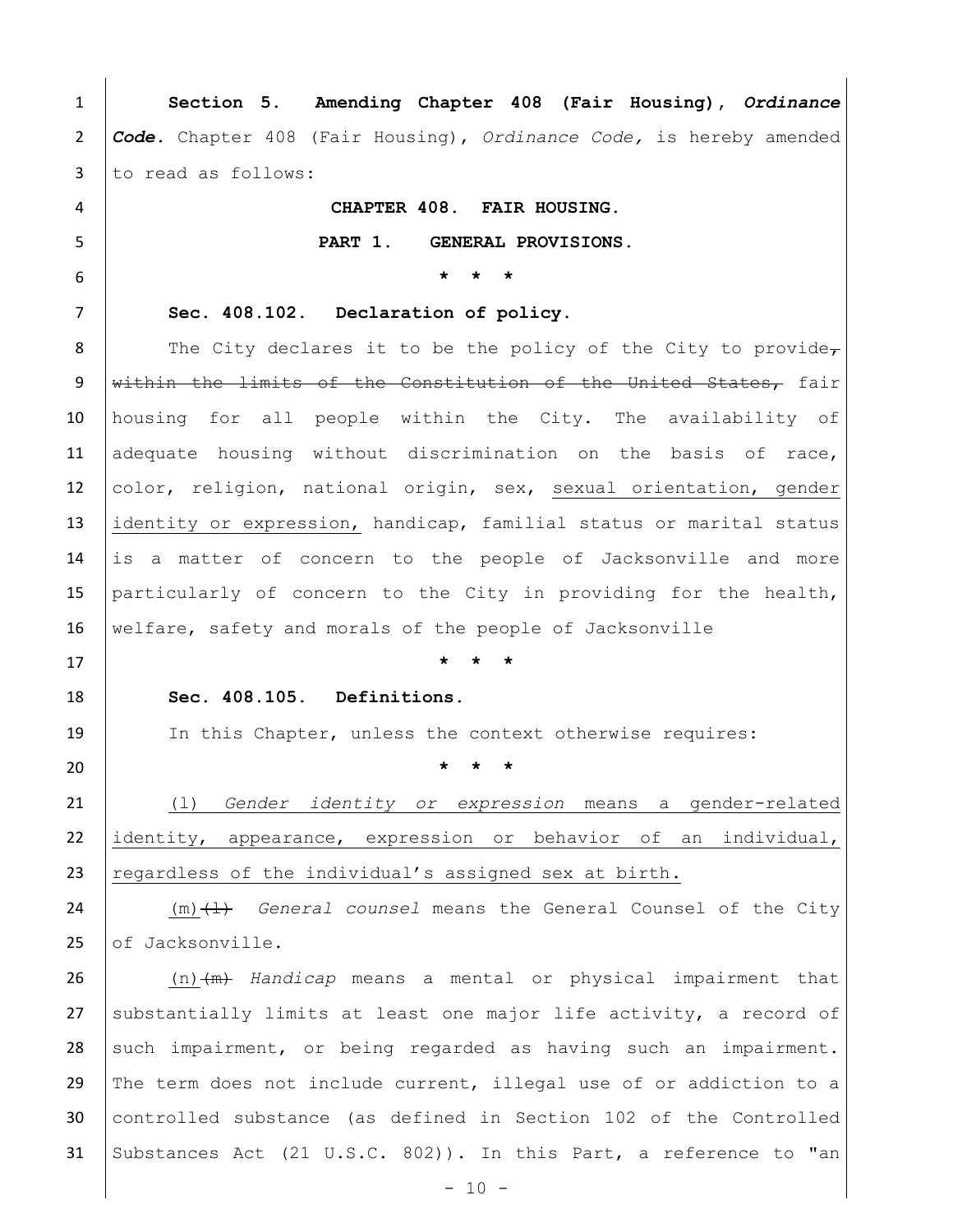1 individual with a handicap" or to "handicap" does not apply to an 2 individual because that individual is a transvestite.

3 (o)  $(n)$  *Housing facility* means and includes any building, 4 structure or portion thereof which is occupied as, or designed or 5 | intended for occupancy as the home, living quarters or residence of 6  $\vert$  one or more families, and any vacant land which is offered for sale 7 or lease for the construction or location thereof of any such 8 building, structure or portion thereof.

9 (p) (p) *Person* includes one or more individuals, corporations, 10 partnerships, associations, labor organizations, legal 11 representatives, mutual companies, joint-stock companies, trusts, 12 unincorporated organizations, trustees, trustees in cases under 11 13 U.S.C. 101 et seq. (Bankruptcy Code), receivers and fiduciaries.

14 (q)(p) *Real estate broker* includes any person duly licensed as 15 a real estate broker under the laws of the state.

16 (r)(q) *Real estate salesperson* includes:

17 | (s) (x) To rent includes to lease, to sublease, to let and 18 otherwise to grant for a consideration the right to occupy premises 19 not owned by the occupant.

20 (t) (s) Respondent means:

21 **\* \* \***

22 (u) *Sexual orientation* means a person's actual or perceived 23 heterosexuality, homosexuality, or bisexuality.

24 **\* \* \***

25 **PART 2. FAIR HOUSING**

26 **\* \* \*** 

## 27 **[Sec. 408.204. Appraisal exemption.](javascript:void(0))**

28 This Part does not prohibit a person engaged in the business 29 of furnishing appraisals of real property from taking into 30 consideration factors other than race, color, religion, sex, sexual

 $-11 -$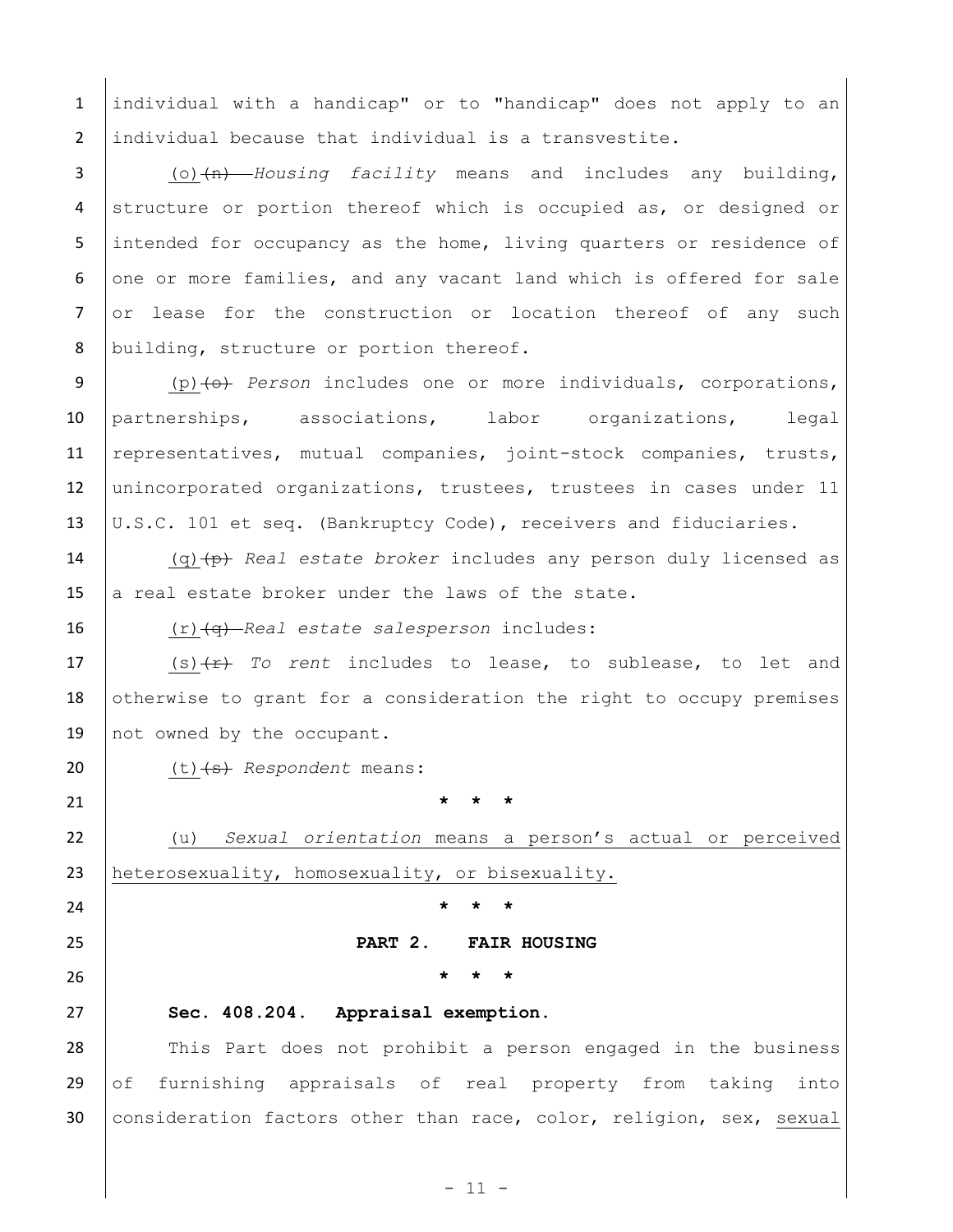1 orientation, gender identity or expression, handicap, familial 2 status, or national origin

3 **\* \* \***

#### 4 **PART 4. DISCRIMINATION PROHIBITED.**

### 5 **Sec. 408.401. [Sale or rental.](javascript:void(0))**

6 (a) A person may not refuse to sell or to rent after the 7 | making of a bona fide offer, refuse to negotiate for the sale or 8 rental of, or otherwise make unavailable or deny a dwelling to any 9 person because of race, color, handicap, religion, sex, sexual 10 orientation, gender identity or expression, familial status, or 11 | national origin.

12 (b) A person may not discriminate against any person in the 13 terms, conditions, or privileges of sale or rental of a dwelling, 14 or in providing services or facilities in connection with the sale 15 or rental, because of race, color, handicap, religion, sex, sexual 16 orientation, gender identity or expression, familial status, or 17 | national origin.

### 18 **[Sec. 408.402. Publication.](javascript:void(0))**

19 A person may not make, print, or publish or cause to be made, printed, or published any notice, statement, or advertisement with respect to the sale or rental of a dwelling that indicates any preference, limitation, or discrimination based on race, color, religion, sex, sexual orientation, gender identity or expression**,**  handicap, familial status, national origin, or an intention to make such a preference, limitation, or discrimination.

# 26 **[Sec. 408.403. Falsely representing availability.](javascript:void(0))**

27 | A person may not represent to any person because of race, 28 color, religion, sex, sexual orientation, gender identity or 29 expression**,** handicap, familial status, or national origin that a 30 dwelling is not available for inspection, sale or rental when the 31 dwelling is available for inspection, sale or rent.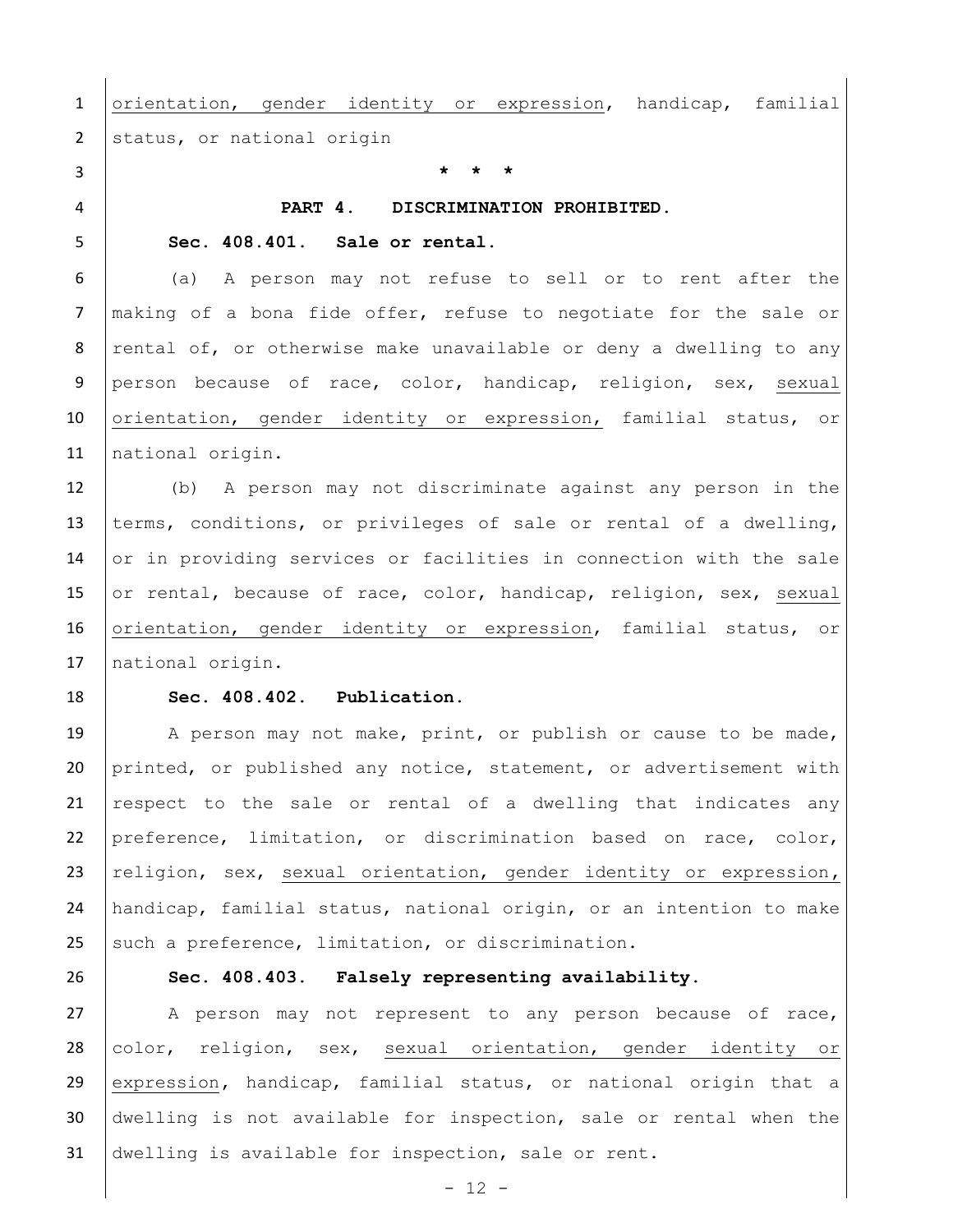### 1 **[Sec. 408.404. Entry into neighborhood.](javascript:void(0))**

2 | A person may not, for profit, induce or attempt to induce a 3 person to sell or rent a dwelling by representations regarding the 4 entry or prospective entry into a neighborhood of a person of a 5 particular race, color, religion, sex, sexual orientation, gender 6 identity or expression, handicap, familial status, or national 7 | origin.

8 **\* \* \***

# 9 **[Sec. 408.406. Residential real estate related transaction.](javascript:void(0))**

 (a) A person whose business includes engaging in residential 11 real estate related transactions may not discriminate against a person in making a real estate related transaction available or in the terms or conditions of a real estate related transaction because of race, color, religion, sex, sexual orientation, gender identity or expression, handicap, familial status, or national 16 | origin.

## 17 **\* \* \***

# 18 **[Sec. 408.407. Brokerage services.](javascript:void(0))**

19 | A person may not deny any person access to, or membership or 20 participation in, a multiple-listing service, real estate brokers' 21 organization or other service, organization, or facility relating 22 to the business of selling or renting dwellings, or discriminate 23 against a person in the terms or conditions of access, membership, 24 or participation, on the basis of race, color, religion, national 25 origin, sex, sexual orientation, gender identity or expression, 26 familial status, or handicap.

27 **Section 6. Effective Date.** This ordinance shall become 28 effective upon signature by the Mayor or upon becoming effective 29 | without the Mayor's signature.

31

30